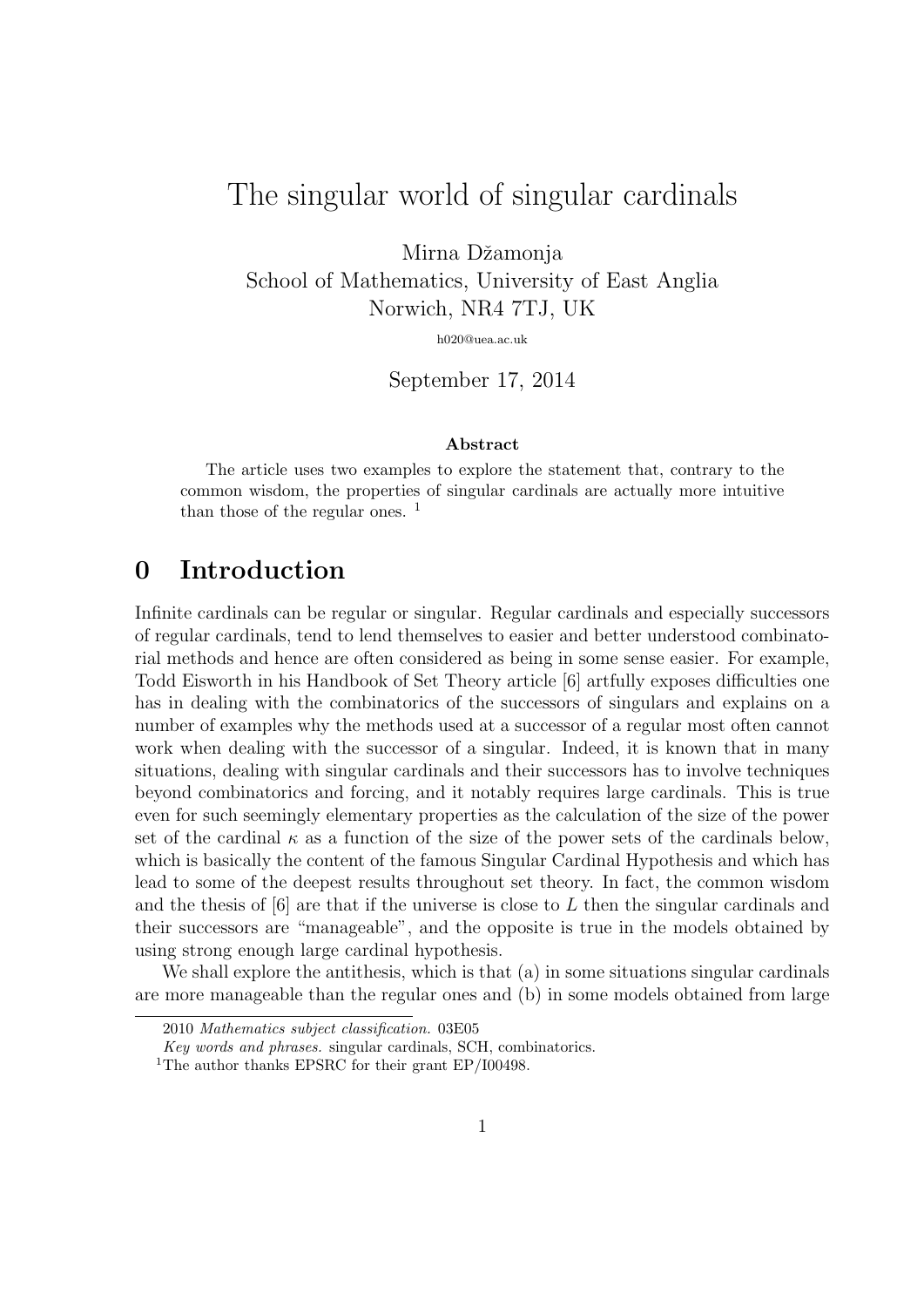cardinals the successors of singulars actually behave quite close to how they do in  $L$ , even if we do our best to mess up  $L$  by changing the cardinal arithmetic drastically. Our exposition will involve two examples, one for each one of (a) and (b), which we now explain.

#### 1 Tree embeddings

In this part of the paper we discuss an issue that we investigated with Väänänen in  $[5]$ , inspired by work that he had initiated in a number of earlier papers, concentrating there on  $\aleph_1$  and other regular cardinals. In contrast, we worked with  $\kappa$  a singular cardinal of countable cofinality and obtained a surprisingly different situation.

Consider rooted trees of height and cardinality  $\kappa$ , which we call  $\kappa$ -Trees<sup>2</sup>. We are interested in  $\kappa$ -Trees which in addition do not have  $\kappa$ -branches, which we call *bounded*. We studied the natural notion of reduction, which is simply a strict-order preserving function from one tree to another. The existence of a reduction from T to  $T'$  is denoted by  $T \leq T'$ . Furthermore, we write  $T < T'$  if both  $T \leq T'$  and  $T' \nleq T$  hold. Considerations of tree reductions have arisen in the context of model theory and descriptive set theory, as we now explain. Any undefined or unreferenced notion can be found in [5], where in particular we give ample references to EF games and chain models.

A relational structure of size  $\lambda$  can be considered as an element of  $2^{\lambda}$ . To understand the classification of such models up to isomorphism one uses the Ehrenfeucht-Fraüssé (EF) games, especially in the countable case. There is an older method of classification, using the fact that for two fixed countable models the set of all isomorphisms between them is  $F_{\delta\sigma}$ , and hence the set of pairs of models that are non-isomorphic is co-analytic. In fact the set,

$$
\{(A, B) : A, B \text{ countable models and } \exists f : A \cong B\}
$$

is the same set as the set of pairs  $(A, B)$  of countable models for which II has a winning strategy in the EF game. This analysis made it possible to attach to each pair  $(A, B)$  of non-isomorphic countable models a rank, called Scott watershed  $S(A, B)$ , which in this case is an ordinal  $\alpha < \omega_1$ .

The rank can be thought of as a clock of the EF game in the following sense: during the EF game the Nonisomorphism player I has to go down this clock at every stage, starting at  $\alpha$  itself, and a condition of winning for I is that he has not run out of time before the lack of an isomorphism has been exposed. This game is called the dynamic EF game of rank  $\alpha + 1$  and denoted by  $EFD_{\alpha+1}$ . The fact that  $S(A, B) = \alpha + 1$  means that II wins  $EFD_{\alpha}$  (and hence  $EFD_{\beta}$  for any  $\beta < \alpha$ ), while I wins  $EFD_{\alpha+1}$  (and hence  $EFD_{\beta}$  for any  $\beta > \alpha$ ).

For uncountable models, say of size  $\aleph_1$ , one can generalise the Ehrenfeucht-Fraüssé Theorem by considering games of length  $\omega_1$ . One is then tempted to find the corresponding notion of the Scott watershed. It turns out that it is no longer enough to use

<sup>&</sup>lt;sup>2</sup>This is different than the usual  $\kappa$ -trees, which are also required to have levels of size  $\lt \kappa$ .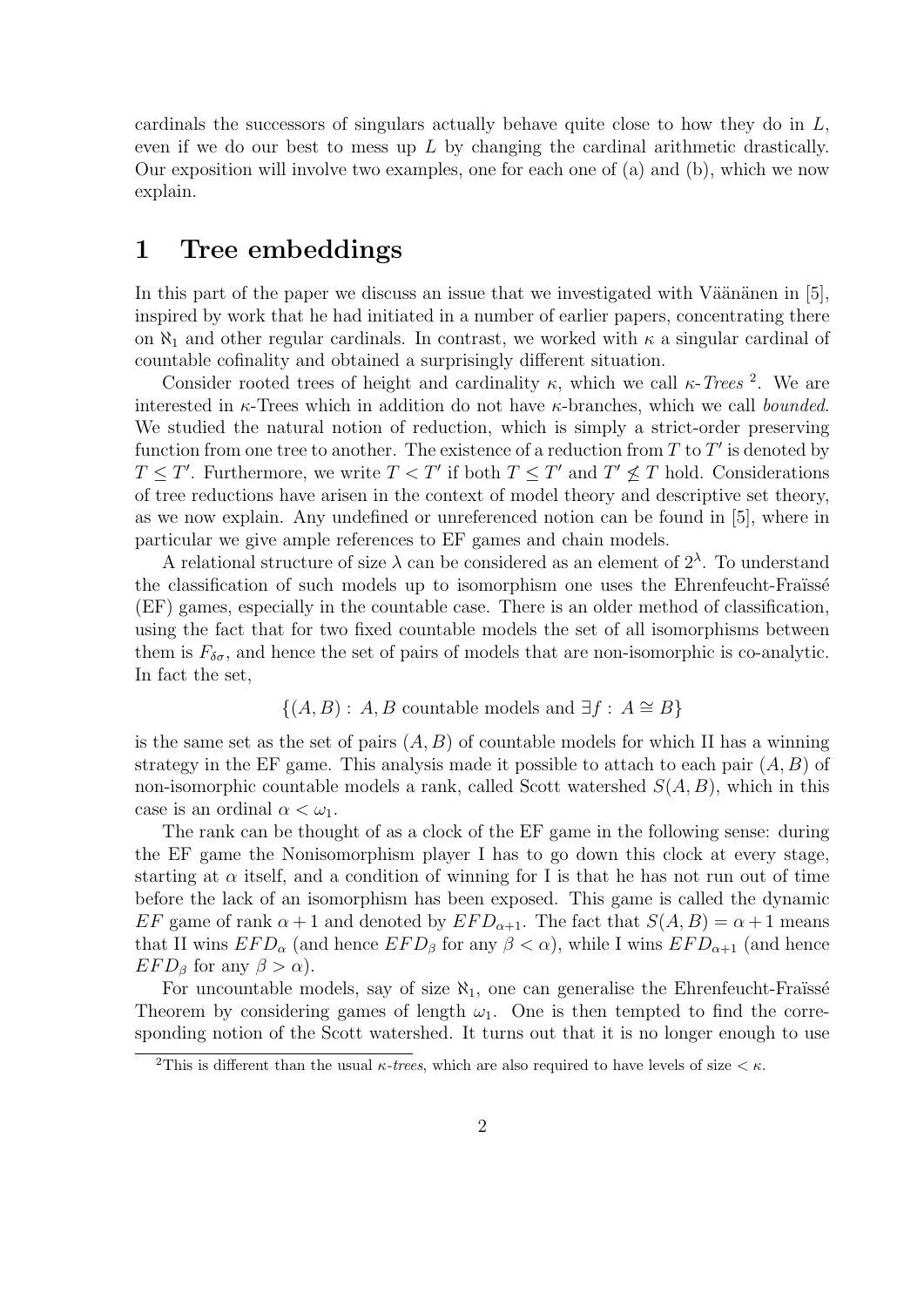the ordinals, as the game is transfinite. The right notion this time is that of bounded  $\aleph_1$ -Trees, the class of which we shall denote by  $\mathcal{T}_{\aleph_1}$ . If  $T \leq T'$  then it is easier for II to win  $EFD_T$  than  $EFD_{T'}$ . Respectively, if  $T \leq T'$  then it is easier for I to win  $EFD_{T'}$ than  $EFD_T$ . Finally, if II wins  $EFD_T$  and I wins  $EFD_{T'}$ , then one can prove  $T < T'$ . In [7] it was shown by Hytinnen and Väänänen that the analogue of the Scott watershed exists also in the uncountable case. Naturally, the importance of  $(\mathcal{T}_{\aleph_1}, \leq)$  in this context led to a systematic study of its structural properties and a development of the descriptive set theory of the space  $2^{\omega_1}$  based on  $\mathcal{T}_{\aleph_1}$ . The theory of  $(\mathcal{T}_{\lambda}, \leq)$  for  $\lambda$  successor of regular is also quite known, although it is not completely parallel to that of  $(\mathcal{T}_{\aleph_1}, \leq)$ .

When moving to the singular cardinals in [5], the surprise was that new possibilities opened up. Firstly, it is possible to make links between chain models and the infinitary logic  $L_{\kappa\kappa}$ . For  $\kappa$  of singular cofinality one can develop model theory of  $L_{\kappa\kappa}$  based on the concept of a *chain model*, as was done by C. Karp and her successors. A chain model is an ordinary model A equipped with a presentation of A as a union of a chain  $A_0 \subset A_1 \ldots \subset A_n \subset \ldots$  for  $n \lt \omega$ . The chain is not assumed to be elementary. Let us denote such a system as  $(A_n)$ . The point of chain models is the following modification of the truth definition of  $L_{\kappa\kappa}$ 

$$
(A_n) \models \exists \bar{x} \varphi(\bar{x}) \iff \text{there are } n < \omega \text{ and } \bar{a} \in A_n \text{ with } A \models \varphi(\bar{a}), \tag{1}
$$

where  $\bar{x}$  is a sequence of length  $\lt \kappa$ . If we restrict to chain models, the model theory of  $L_{\kappa\kappa}$  is very much like that of  $L_{\omega_1\omega}$ . For example, one can prove the Completeness Theorem using consistency properties, and one can also prove undefinability of well order, Craig Interpolation Theorem, Beth Definability Theorem, etc. (None of these theorems is true for the classical  $L_{\kappa\kappa}$  logic). In [5] we extended Scott's analysis of countable models to chain models of size  $\kappa$ . In particular, we considered versions of EF game for (chain) models of a singular cardinality  $\kappa$  of countable cofinality and discovered that the relevant clock trees of these games are bounded  $\kappa$ -Trees.

In fact the main point of this is that  $\kappa$ -Trees for  $\kappa$  as above have properties that make them rather similar to ordinals. The reason for this is that there is a natural notion of rank. Using this notion we can for example show that the universality number of bounded  $\kappa$ -Trees under reduction is just  $\kappa^+$ , and that within each rank in  $[1, \kappa^+)$  the universality number is just  $\omega$ . This is in sharp contrast with the situation of  $\lambda$ -Trees where  $\lambda$  is a regular cardinal. For example for  $\lambda = \aleph_1$  Mekler and Väänänen [10] have established that the universality number for bounded  $\lambda$ -Trees under reduction cannot be computed in ZFC, and the consistency of this number being equal to 1 for  $\lambda = \aleph_1$  is not known.

#### 2 Universal graphs

In this section we shall discuss an embedding question which comes from an even more familiar object than trees, namely graphs. Given a cardinal  $\kappa$ , we are interested to know what is the smallest size of a family of graphs of size  $\kappa$  which embeds every graph of size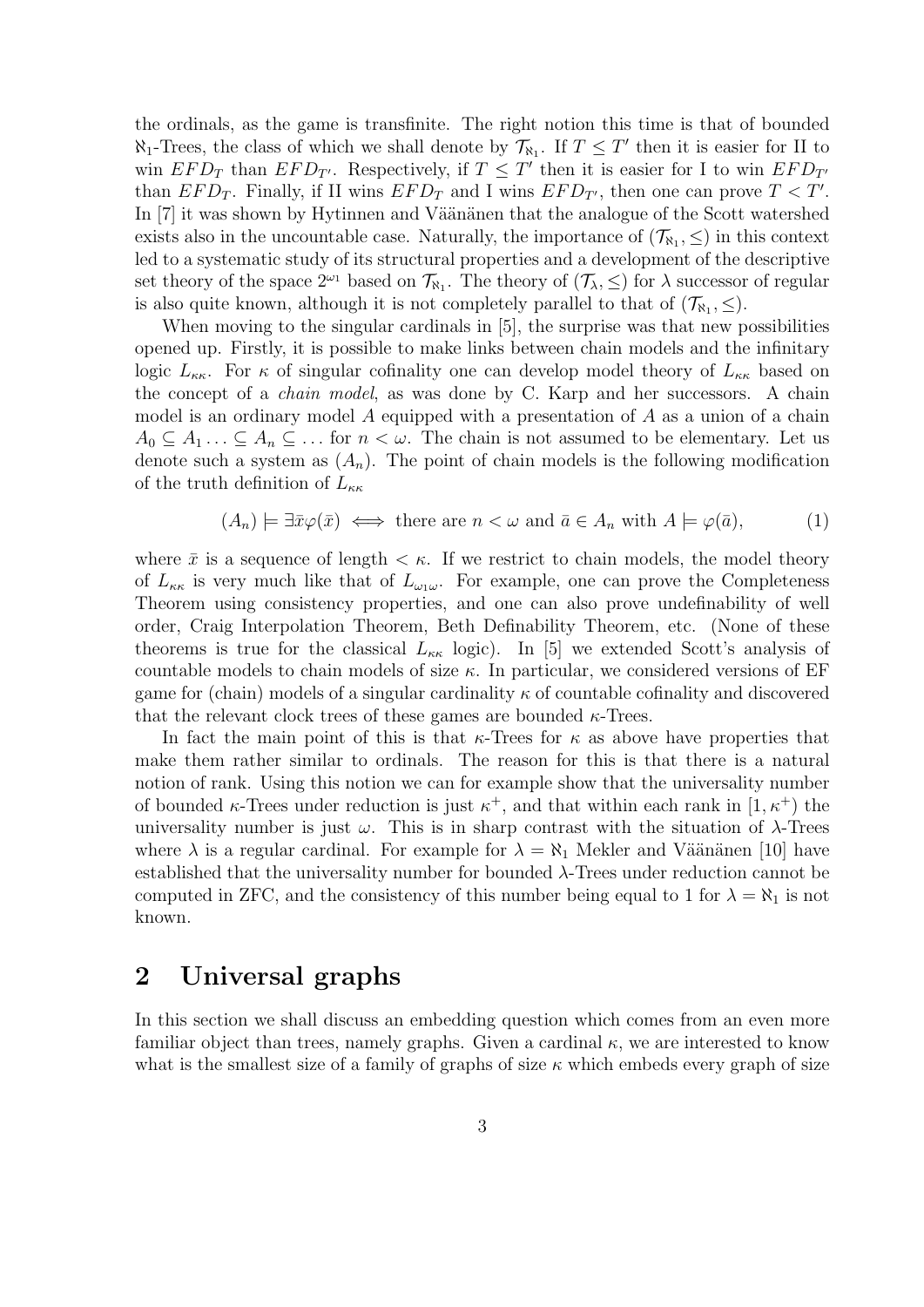$\kappa$  as an induced subgraph. This is known as the universality number. For  $\kappa = \aleph_0$  this number is 1, as the random graph is a universal countable graph. For uncountable  $\kappa$  the situation becomes sensitive to the axioms of set theory. Namely, by the classical results in model theory on the existence of saturated and special models (see [1]), in the presence of GCH there is a universal graph on every infinite  $\kappa$ , and in fact  $\kappa = 2^{<\kappa}$  suffices. On the other hand, a result of Shelah mentioned in [11] and described in [8], is that adding  $\aleph_2$  Cohen reals to a model of CH makes the universality number of graphs at  $\aleph_1$  equal to  $\aleph_2$ . This is an easy proof, in fact Shelah says in the abstract of [11] "The consistency of the non-existence of a universal graph of power  $\aleph_1$  is trivial. Add  $\aleph_2$  generic Cohen reals.", and instead he concentrates on a much more complex proof of the consistency of the existence of a universal graph at  $\aleph_1$  and the negation of CH (which in fact was not right in [11]. Shelah corrected his proof in [12] and Mekler gave a different proof in [9]). Other successors of regulars behave in a similar way, although neither Mekler's nor Shelah's proof seem to carry over from  $\aleph_1$  to larger successors of regulars. Namely, in [4] Džamonja and Shelah obtained the consistency of the universality number of graphs at  $\kappa^+$  for an arbitrary large regular  $\kappa$  being equal  $\kappa^{++}$  while  $2^{\kappa}$  is as large as desired. The negative consistency results directly translate to other successors of regulars and even to a class of them, and to let the reader appreciate the way Cohen's forcing is used, we give a rendition of that argument here. (The proof of Theorem 2.1 presented in [8] is less formal.)

**Theorem 2.1 (Shelah, see [8])** Suppose that  $\kappa^{\leq \kappa} = \kappa$  and let  $\mathbb{P}$  be the forcing to add  $\lambda$  many, with  $cf(\lambda) \geq \kappa^{++}$  and  $\lambda \geq 2^{\kappa^+}$ , Cohen subsets to  $\kappa$ . Then the universality number for graphs on  $\kappa^+$  in the extension by  $\mathbb P$  is  $\lambda$ .

**Proof.** First notice that in the extension we have that  $2^{\kappa} = 2^{\kappa^+} = \lambda$ , and hence the total number of graphs on  $\kappa^+$  is at most  $\lambda$ , so the universality number for graphs on  $\kappa^+$ is also  $\langle \lambda \rangle$ . Now we show that it is  $\geq \lambda$ . Suppose to the contrary, that  $\{H_{\gamma} : \gamma \langle \gamma^* \rangle\}$ for some  $\gamma^* < \lambda$  in the extension are graphs with universe  $\kappa^+$  that are universal for graphs on  $\kappa^+$ . By standard arguments about the factoring of the Cohen forcing and using  $cf(\lambda) \geq \kappa^{++}$ , we may assume that all graphs  $H_{\gamma}$  are from the ground model. Let  $\langle A_i^j$  $i : i \in [\kappa, \kappa^+), j < \kappa^{++}$  be a 1-1 enumeration of the first  $\kappa^{++}$  Cohen subsets of  $\kappa$ added by P, where the indexing is chosen for the convenience in the argument to follow. For each  $j < \kappa^{++}$  we define in the extension a graph  $G_j$  on  $\kappa^+$  by letting for  $\alpha < i < \kappa^+$ there be an edge between  $\alpha$  and  $i$  iff  $\alpha < \kappa \leq i$  and  $\alpha \in A_i^j$ <sup>*j*</sup>. For each *j* let  $h_j$  be an embedding of  $G_j$  to some  $H_{\gamma_j}$ . Note that there is a club C of  $\kappa^{++}$  such that for all  $j \in C$ of cofinality  $\kappa^+, h_j \restriction [\kappa + 1]$  is in  $V[A_i^k : i \in [\kappa, \kappa^+), k < k^*]$  for some  $k^* < j$ . Then for any  $j \in C$  we have

$$
A_{\kappa}^{j} = \{ \alpha < \kappa : (\alpha, \kappa) \text{ are an edge in } G_{j} \} =
$$
  

$$
\{ \alpha < \kappa : (h_{j} \upharpoonright [\kappa + 1)(\alpha), h_{j} \upharpoonright [\kappa + 1)(\kappa)) \text{ are an edge in } H_{\gamma_{j}} \},
$$

which is an object in  $V[A_i^k : i \in [\kappa, \kappa^+), k < k^*]$ , a contradiction.  $\bigstar_{2,1}$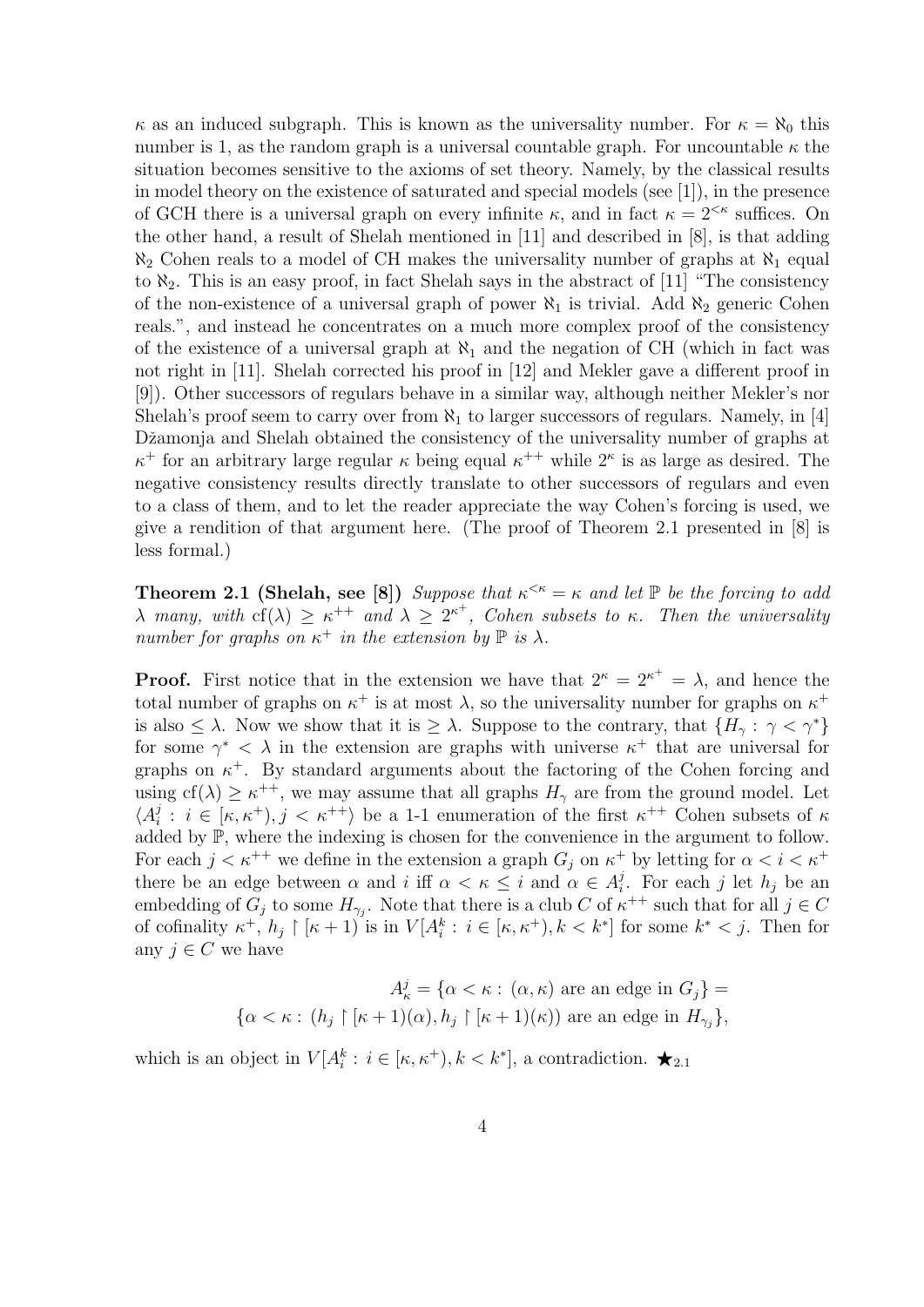Using a standard argument about Easton forcing we can see that it is equally easy to get negative universality results for graphs at a class of regular cardinals:

**Theorem 2.2** Suppose that the ground model V satisfies GCH and C is a class of regular cardinals in V, while F is a non-decreasing function on C satisfying that for each  $\kappa \in \mathcal{C}$ we have  $cf(F(\kappa)) \geq \kappa^{++}$ . Let  $\mathbb P$  be Easton's forcing to add  $F(\kappa)$  Cohen subsets to  $\kappa$ for each  $\kappa \in \mathcal{C}$ . Then for each  $\kappa \in \mathcal{C}$  the universality number for graphs on  $\kappa^+$  in the extension by  $\mathbb P$  is  $F(\kappa)$ .

**Proof.** Recall that the forcing notion  $\mathbb P$  is constructed as follows: for each  $\kappa \in \mathcal C$  we have the forcing  $P_{\kappa}$  which adds  $F(\kappa)$  Cohen subsets to  $\kappa$ , using functions of size  $\lt \kappa$  from  $\kappa \times F(\kappa)$  to  $\{0,1\}$  with the extension given by the extension of functions. Then  $\mathbb P$  is the Easton product of  $\{P_{\kappa} : \kappa \in C\}$ , which means that each condition  $p \in \mathbb{P}$  is an element of  $\Pi_{\kappa \in \mathcal{C}} P_{\kappa}$  with support spt(p) satisfying  $|\text{spt}(p) \cap \theta| < \theta$  for every regular cardinal  $\theta$ . Denoting by  $p_{\kappa}$  the projection of condition p on the coordinate  $\kappa$ , each condition in  $\mathbb{P}$ can be viewed as a function on triples  $(\kappa, \alpha, \beta)$  where  $p(\kappa, \alpha, \beta)$  is defined as  $p_{\kappa}(\alpha, \beta)$ . Then standard arguments show that for every regular  $\theta$  the forcing breaks into  $\mathbb{P}^{\leq \theta} \times \mathbb{P}^{> \theta}$ where  $\mathbb{P}^{\leq \theta} = \{p \mid (\kappa, \alpha, \beta) : \kappa \leq \theta\}$  and  $\mathbb{P}^{>\theta} = \{p \mid (\kappa, \alpha, \beta) : \kappa > \theta\}$ , and that  $\mathbb{P}^{>\theta}$  is  $\theta$ -closed while  $\mathbb{P}^{\leq \theta}$  satisfies the  $\theta^+$ -chain condition.

Now let  $\kappa \in \mathcal{C}$  and suppose for a contradiction that in the extension by  $\mathbb{P}$  we have a universal family  $\{H_\gamma: \gamma < \gamma^*\}$  of graphs on  $\kappa^+$  for some  $\gamma^* < F(\kappa)$ . Since  $\mathbb{P}^{>\kappa^+}$ is  $\kappa^+$ -closed, it does not add any new subsets to  $\kappa^+$ , and hence the universal family is added by  $\mathbb{P}^{\leq \kappa^+}$ . We shall once more use an argument about factoring, in that for every  $\theta < F(\kappa)$  we can consider  $\mathbb{P}^{\leq \kappa^+}$  as the product

$$
Q^{\leq \theta} = \{ p \in \mathbb{P}^{\leq \kappa^+} : (\kappa, \alpha, \beta) \in \text{dom}(p) \implies \beta \leq \theta \}
$$
  
 
$$
\times \quad Q^{> \theta} = \{ p \in \mathbb{P}^{\leq \kappa^+} : (\kappa, \alpha, \beta) \in \text{dom}(p) \implies \beta > \theta \}.
$$

Since  $cf(F(\kappa)) \geq \kappa^{++}$ , there is some  $\theta < F(\kappa)$  such that all graphs  $H_{\gamma}$  are added by  $Q^{\leq \theta}$ . Now we can basically repeat the argument from the proof of Theorem 2.1: let  $\langle A_i^j$  $i: i \in [\kappa, \kappa^+), j < F(\kappa)$  be a 1-1 enumeration of the Cohen subsets of  $\kappa$  added by  $Q^{>\theta}$  and for each  $j < \kappa^{++}$  we define in the extension a graph  $G_j$  on  $\kappa^+$  by letting for  $\alpha < i < \kappa^+$  there be an edge between  $\alpha$  and  $i$  iff  $\alpha < \kappa \leq i$  and  $\alpha \in A_i^j$  $i<sup>j</sup>$ . For each j let  $h_j$  be an embedding of  $G_j$  to some  $H_{\gamma_j}$ . Note that there is a club C of  $F(\kappa)$  such that for all  $j \in C$  of cofinality  $\geq \kappa^+$ ,  $h_j \restriction [\kappa+1)$  is in  $V[A_i^k : i \in [\kappa, \kappa^+), k < k^*]$  for some  $k^* < j$ . Then for every  $j \in C$ 

> $A_{\kappa}^{j} = {\alpha < \kappa : (\alpha, \kappa) \text{ are an edge in } G_{j}}$  $\{\alpha < \kappa : (h_j \restriction [\kappa + 1](\alpha), h_j \restriction [\kappa + 1)(\kappa)) \text{ are an edge in } H_{\gamma_j}\},\$

which is an object in  $V^{Q \leq \theta}[A_i^k : i \in [\kappa, \kappa^+), k < k^*]$ , a contradiction.  $\bigstar_{2,2}$ 

Things change at the successor of a singular! Positive results analogous to the Džamonja-Shelah [4] were obtained for  $\kappa$  of countable cofinality by Džamonja and Shelah in [3] and for arbitrary cofinality by Cummings, Džamonja, Magidor, Morgan and Shelah in [2]. We quote that general result: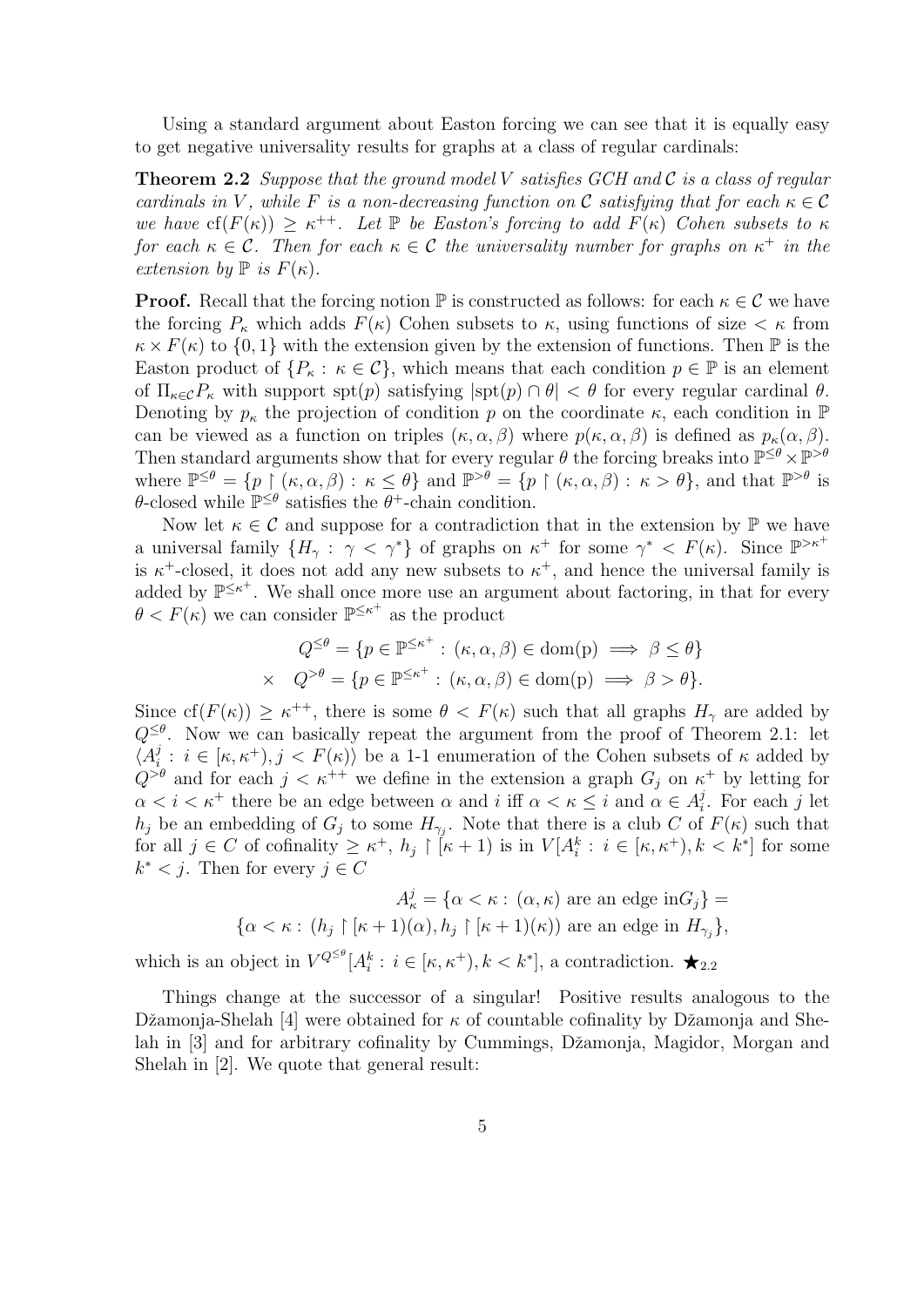**Theorem 2.3 (Cummings et al.** [2]) If  $\kappa$  is a supercompact cardinal,  $\lambda < \kappa$  is a regular cardinal and  $\Theta$  is a cardinal with  $cf(\Theta) \geq \kappa^{++}$  and  $\kappa^{+3} \leq \Theta$  there is a forcing extension in which  $cf(\kappa) = \lambda$ ,  $2^{\kappa} = 2^{\kappa^+} = \Theta$  and there is a universal family of graphs on  $\kappa^+$  of size  $\kappa^{++}$ .

However, it is not known in Theorem 2.3 if the universality number is exactly  $\kappa^{++}$ . For all we know, in that model there could be a universal graph on  $\kappa^+$ . Worse, we do not know how to imitate the negative universality presented in Theorems 2.1 and 2.2 above. We do not know how to obtain a model in which the relevant instances of GCH fail and the universality number of graphs is  $2^{\lambda}$  for  $\lambda$  the successor of a singular. We have given Shelah's argument about the Cohen forcing in gory detail to invite the reader to think if anything like this can be produced at a singular  $\kappa$ . Initial results by Cummings and Magidor (private communication) indicate that a naive generalization might not be possible. Perhaps there is some sort of singular cardinal hypothesis-like behaviour here. Perhaps we cannot just monkey around with the universality number for graphs at the successor of singular even when we are basically as far from  $L$  as we can possibly be, at least as far as the power set function is concerned?

## 3 Conclusion

We have discussed two problems where the intuition of the singular cardinal being in a sense more difficult than a regular one, seems to be completely false. In fact, the truth seems to be that although the properties of the singular cardinals are harder to discover, once we have done that difficult discovery, these properties are actually nicer than their analogues at the regular cardinals. Some other results but the ones presented here can be viewed with this idea in mind, for example does not the whole story of the Singular Cardinal Hypothesis including the celebrated theorem of Shelah  $[(\forall n < \omega)^{2^{\aleph_n}} < \aleph_{\omega}] \implies 2^{\aleph_{\omega}} < \aleph_{\omega_4}$ , does not this story say that the singulars are in fact more intuitive than the regulars? Erdös has said something to the extent of the infinite being the easy part, and the finite the difficult one. If the infinite is the limit of the finite, a singular cardinal is a limit of the successors of regulars, and maybe it is at such limits that the unruly universe of set theory wishes to express its more tame behaviour. It seems possible that by investigating finer combinatorics than that expressed by the power set function we may find combinatorial versions of SCH which are just outright true.

#### References

[1] Chen Chung Chang and H. Jeremy Keisler. Model Theory. North Holland, Amsterdam, third edition, 1990.